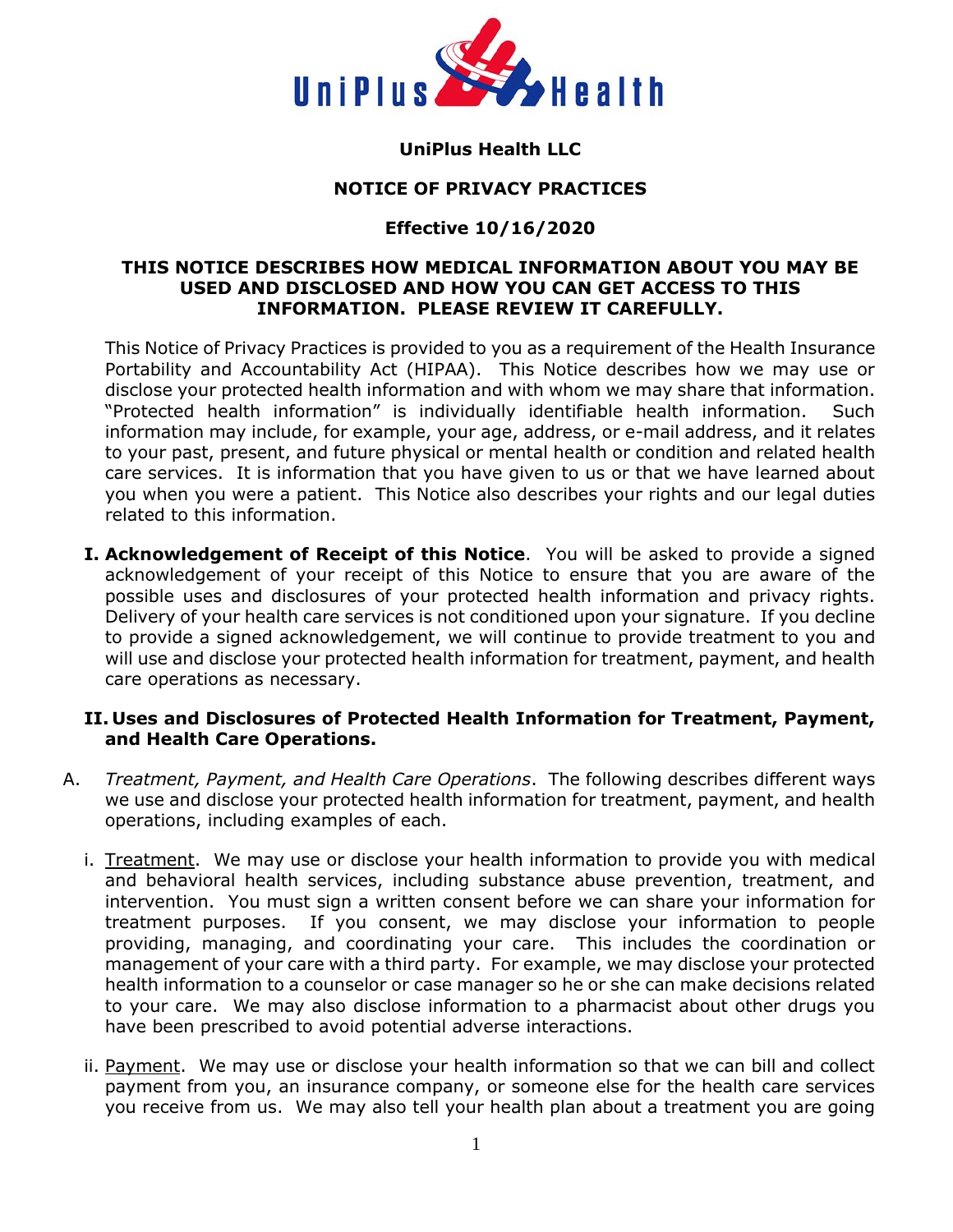

to receive to obtain prior approval or to determine whether the plan will pay for the treatment. For example, we may need to give your health plan information about a planned drug screening so your health plan will pay us or reimburse us for the screening.

- iii. Health Care Operations. We may use or disclose your health information, if you sign a written consent, to run necessary administrative, business management, quality assurance, internal audit, and educational functions. For example, we may use or disclose your health information to conduct competence and qualification evaluations of our staff that care for you. We may use health information to help us decide what additional services we should offer, how we can improve efficiency, or whether certain treatments are effective.
- iv. Fundraising Activities. As part of our health care operations, we may use and disclose a limited amount of your health information to contact you for fundraising efforts. The health information released for these fundraising purposes can include your name, address, other contact information, gender, age, date of birth, dates on which you received service, health insurance status, the outcome of your treatment with us and your treating physician's name. Any fundraising communications you receive from us will include information on how you can elect not to receive any further fundraising communications. You can tell us not to contact you again.
- B. *Other Uses and Disclosures of Health Information Without Authorization*. In addition to uses and disclosures of your health information for treatment, payment, and health care operations, we may also use or disclose health information without authorization in the following circumstances:
	- i. To you, the patient.
	- ii. If ordered by a court.
	- iii. For health oversight activities such as, for example, internal and external investigations, inspections, or licensure actions.

### **III. Uses and Disclosures of Protected Health Information Only With Authorization.**

- A. Except for the purposes defined and listed above, we will not use or disclose your health information for any purpose unless you give us your written authorization. Circumstances that may require written authorization include use or disclosure of psychotherapy notes, for marketing purposes, and for the sale of your health information.
- B. *Revocation of Authorization*. If you give us an authorization, you can withdraw or amend this written authorization at any time. To withdraw your authorization, deliver a written revocation 35 Bill Fries Dr Building J, Hilton Head Island, South Carolina 29926 or Fax: 843-990-4037. If you revoke your authorization, we will no longer use or disclose your health information as allowed by your written authorization, except to the extent that we have already relied on your authorization.

### **IV. Your Rights Regarding Your Protected Health Information.**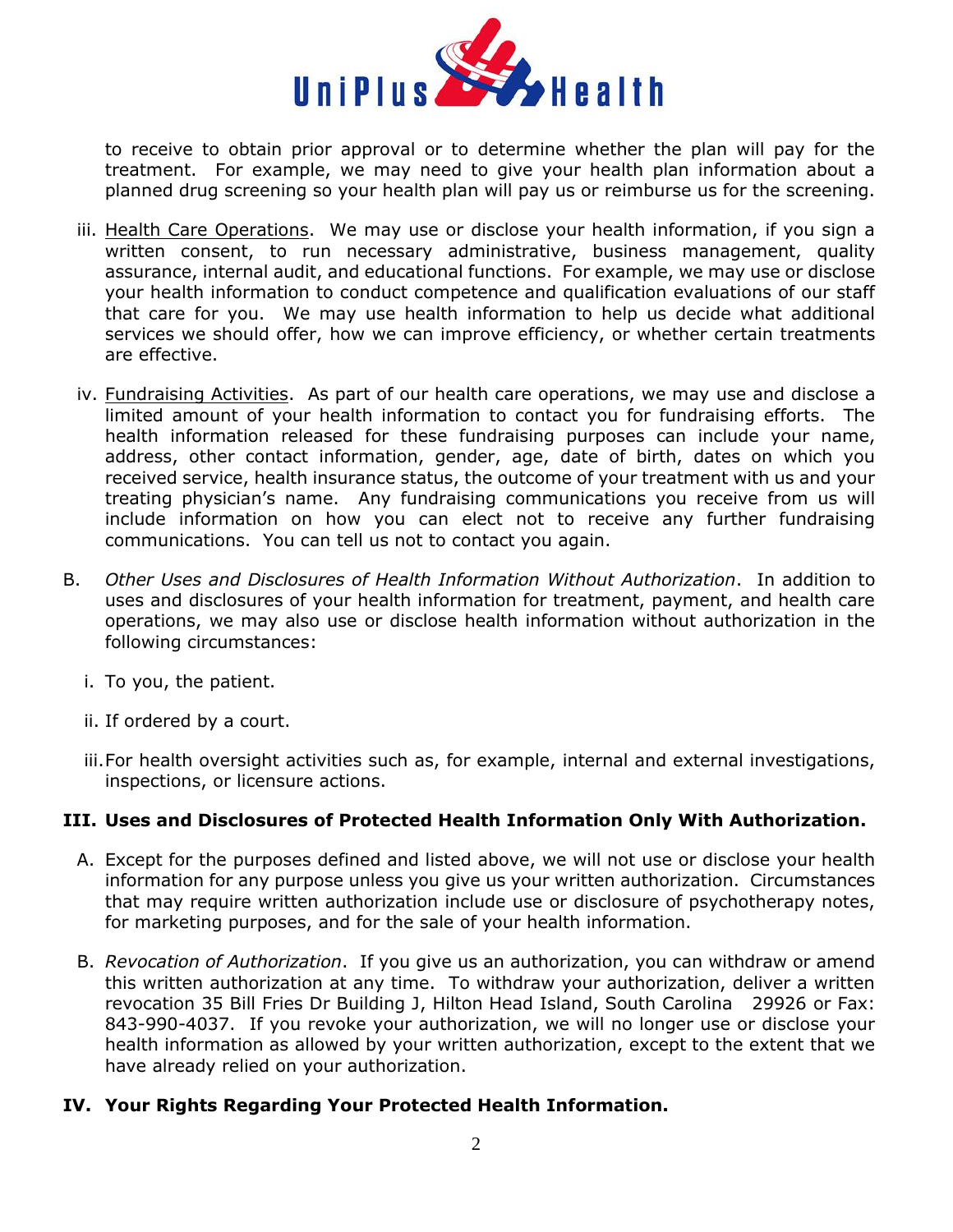

- A. You have certain rights regarding your health information, which are listed below. If you want to exercise any of your rights, you must do so in writing by completing a form that you can obtain from our Privacy Officer. In some cases, we may charge you for the costs of providing materials to you. You can get more information about how to exercise your rights and about any costs that we may charge for materials by contacting our Privacy Officer at 843-990-4008.
- i. *Right to Inspect and Copy*. With some exceptions, you have the right to inspect and get a copy of the health information that we use to make decisions about your care. For the portion of your health record maintained in an electronic health record, if any, you may request that we provide that information to or for you in an electronic format. If you make such a request, we are required to provide that information for you electronically (unless we deny your request for other reasons). We may deny your request to inspect and/or copy in certain limited circumstances, and if we do this, you may ask that the denial be reviewed.
- ii. *Right to Amend*. You have the right to amend your health information maintained by or for us, or used by us to make decisions about you. We will require that you provide a reason for the request, and we may deny your request for an amendment if the request is not properly submitted, or if it asks us to amend information that (a) we did not create (unless the source of the information is no longer available to make the amendment); (b) is not part of the health information that we keep; (c) is of a type that you would not be permitted to inspect and copy; or (d) is already accurate and complete.
- iii.*Right to an Accounting of Disclosures*. You have the right to request a list and description of certain disclosures by us of your health information.
- iv. *Right to Request Restrictions*. You have the right to request a restriction or limitation on the protected health information we use or disclose about you (a) for treatment, payment, or health care operations, (b) to someone who is involved in your care or the payment for it, such as a family member or friend, or (c) to a health plan for payment or health care operations purposes when the item or service has been paid for out of pocket in full by you or someone on your behalf (other than the health plan). For example, you could ask that we not use or disclose information about a laboratory test ordered or a medical device prescribed for your care. Except for the request noted in (c) above, we are not required to agree to your request. Any time we agree to such a restriction, it must be in writing and signed by our Privacy Officer or his or her designee.
- v. *Right to Request Confidential Communications*. You have the right to request that we communicate with you about health matters in a certain way or at a certain place. We will accommodate reasonable requests. For example, you can ask that we only contact you at work or by mail.
- vi. *Right to a Paper Copy of This Notice*. You have the right to a paper copy of this Notice, whether or not you may have previously agreed to receive the Notice electronically.
- vii.*Right to be Notified of a Breach*. You have the right to be notified if there is a breach (a